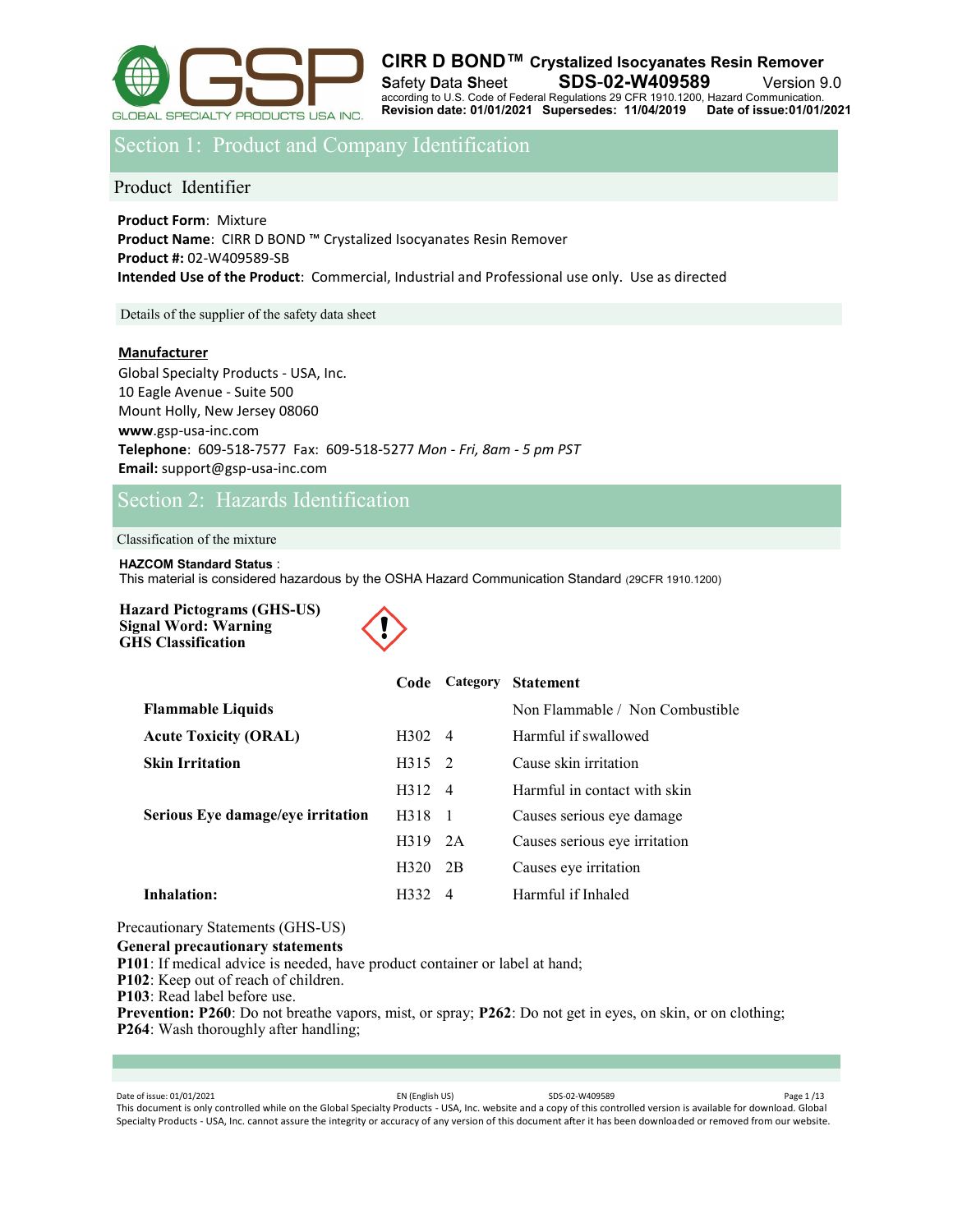

# Section 2: Hazards Identification (cont'd)

Classification of the mixture

### **Precautionary Statements (GHS-US) cont'd**

**P270**: Do not eat, drink or smoke when using this product; **P271**: Use only outdoors or in a well ventilated area; **P272**: Contaminated work clothing must not be allowed out of the workplace; **P273**: Avoid release to the environment; **P280**: Wear protective clothing, protective gloves, eye protection/face protection. **RESPONSE**: **P301+P330+P331 – IF SWALLOWED**: Rinse mouth. Do NOT induce vomiting. Immediately call a POISON CENTER/doctor/physician. **P321** - See Section 4 on SDS (First aid measures)

**P303+P313+P333+P353+P361+P363– IF ON SKIN (OR HAIR**) Take off

immediately all contaminated clothing. Wash skin with plenty of soap and water. Wash contaminated clothing before reuse. If skin irritation or rash occurs: Get medical advice/attention. **P304+P340** - **IF INHALED**: Remove person to fresh air and keep at rest in a position comfortable for breathing. **P305+P310 +P338 +P351- IF IN EYES**: Rinse cautiously with water for several minutes. Remove contact lenses, if present and easy to do. Continue rinsing. Immediately call a poison center or doctor. **STORAGE: P402:** Store in a dry place. **P403 + P235 Store in a well-ventilated place. Keep cool. Disposal: P501** - Dispose of contents/container in accordance with local, regional, national, territorial, provincial, and international regulations. **Other Hazards:** Exposure may irritate the respiratory tract (nose, throat, and lungs).

# Section 3: Composition/Information on Ingredients

| Mixture: | <b>Name</b>            | <b>Product Identifier CAS#</b> | $\%$ (w/w)   |
|----------|------------------------|--------------------------------|--------------|
|          | 2-Butoxyethoxy         | $111 - 76 - 2$                 | *Proprietary |
|          | <b>Ethylene Amines</b> | $111 - 41 - 1$                 | *Proprietary |
|          | Benzyl Alcohol         | $100 - 51 - 6$                 | *Proprietary |
|          | Triethanol Amine       | $102 - 71 - 6$                 | *Proprietary |

Contains no other hazardous components at 1% or more as listed or defined in 29 CFR 1910, Subpart Z. Contains no components that are reported to be carcinogenic by any reference source including IARC,OSHA, NTP and EPA. \* The specific chemical identity and/or exact percentage of composition have been withheld as a trade secret (29 CFR 1910.1200) This product contains other important & proprietary ingredients (co-solvents, wetting agents, corrosion inhibitor, rinsing agent, etc.) **California Prop 65 Components:** This product does not contain any chemicals known to State of California to cause cancer, birth defects, or any other reproductive harm. **DOES NOT contain raw materials listed on SECTION 112(b) OF HAZARDOUS AIR POLLUTANTS.**

# Section 4: First Aid Measures

### **Description of first aid measures**

### **General Advice:**

First Aid responders should pay attention to self-protection and use the recommended protective clothing (chemical resistant gloves, splash protection). If potential for exposure exists refer to Section 8 for specific personal protective equipment. Move out of dangerous area. Consult a physician. Show this safety data sheet to the doctor in attendance.

Do not leave the victim unattended.

**Eye Contact:** In case of contact, wash immediately and continuously with flowing water for at least 30 minutes.

Remove contact lenses after the first 5 minutes and continue washing. Obtain prompt medical consultation, preferably from an ophthalmologist. Suitable emergency eye wash facility should be immediately available.

**Inhalation:** Remove victim to fresh air and keep at rest in a position comfortable for breathing. Get medical attention if adverse health effects persist or are severe. If unconscious, place in recovery position and get medical attention immediately. Maintain an open airway. Loosen tight clothing such as a collar, tie, belt or waistband. If not breathing, if breathing is irregular or respiratory arrest occurs, provide artificial respiration, or oxygen by a trained professional, using a pocket type respirator.

Date of issue: 01/01/2021 Page 2 /13 This document is only controlled while on the Global Specialty Products - USA, Inc. website and a copy of this controlled version is available for download. Global Specialty Products - USA, Inc. cannot assure the integrity or accuracy of any version of this document after it has been downloaded or removed from our website.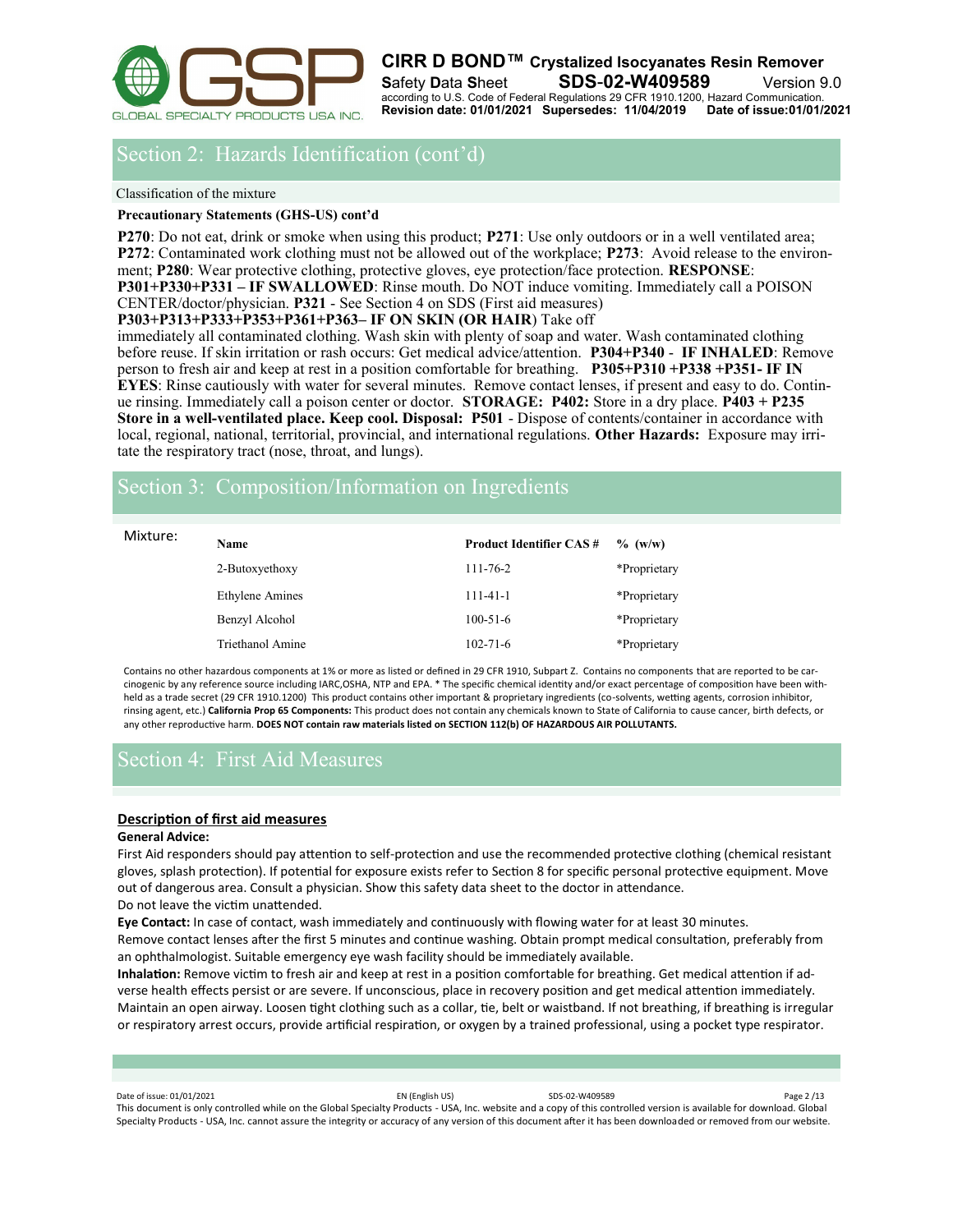

# Section 4: First Aid Measures (cont'd)

### **Description of first aid measures:**

### **Skin Contact:**

Immediate continued and thorough washing of contaminated skin in flowing water for at least 30 minutes is imperative while removing contaminated clothing.

Prompt medical consultation is essential.

Remove contaminated clothing and shoes.

Properly dispose of leather items such as shoes, belts, and watchbands.

Suitable emergency safety shower facility should be immediately available.

### **Ingestion:**

Wash out mouth with water. Remove victim to fresh air and keep at rest in a position comfortable for breathing. If material has been swallowed and the exposed person is conscious, give small quantities of water to drink. Do not induce vomiting unless directed to do so by medical personnel. If vomiting occurs, the head should be kept low so that vomit does not enter the lungs. Get medical attention. Never give anything by mouth to an unconscious person. If unconscious, place in recovery position and get medical attention immediately. Maintain an open airway. Loosen tight clothing such as a collar, tie, belt or waistband

### **Most important symptoms and effects, both acute and delayed:**

Aside from the information found under Description of first aid measures (above) and Indication of immediate medical attention and special treatment needed (below), any additional important symptoms and effects are described in Section 11: Toxicology Information.

### **Potential acute health effects**:

**Eye contact**: Causes serious eye damage and eye irritation.

**Inhalation**: Harmful if inhaled.

**Skin contact**: Causes skin irritation, Harmful in contact with skin.

**Ingestion**: Harmful if swallowed. May be irritating to mouth, throat and stomach

### **Over-exposure signs/symptoms**

**Eye contact**: May cause irritation with symptoms of reddening, tearing and stinging.

**Inhalation**: May cause adverse respiratory effects including cough, tightness of chest and shortness of breath. **Skin contact:** No specific data.

**Ingestion:** Symptoms of ingestion may include abdominal pain, nausea, vomiting and diarrhea.

**Potential chronic health effects:** No known significant effects or critical hazards. Notes to physician Protection of first-aiders Treat symptomatically. If it is suspected that fumes are still present, the rescuer should wear an appropriate mask or self-contained breathing apparatus.

### **See toxicological information (Section 11)**

# Section 5: Fire Fighting Measures

### **Extinguishing media:**

**Suitable extinguishing media:** Use an extinguishing agent suitable for the surrounding fire. In case of fire, use water spray (fog), Alcoholresistant foam, Carbon dioxide (CO2), Dry chemical

**Unsuitable extinguishing media:** High volume water jet / **Specific extinguishing methods:** 

Use a water spray to cool fully closed containers.

**Specific hazards arising from the chemical /** In a fire or if heated, a pressure increase will occur and the container may burst. **Special Hazards Arising From the Substance or Mixture**

**Fire Hazard**: Non Flammable - Non Combustible / **Explosion Hazard**: Product is not explosive / **Reactivity**: Hazardous reactions will not occur under normal conditions. May react vigorously with strong acids, Oxidizers or Reducing agents. Dangerous fire hazard when exposed to heat or flame.

**Hazardous thermal decomposition:** Decomposition products may include the following materials: carbon dioxide / carbon monoxide / Carbon oxides (CO, CO2). Irritating or toxic vapors

### Date of issue: 01/01/2021 Page 3 /13

This document is only controlled while on the Global Specialty Products - USA, Inc. website and a copy of this controlled version is available for download. Global Specialty Products - USA, Inc. cannot assure the integrity or accuracy of any version of this document after it has been downloaded or removed from our website.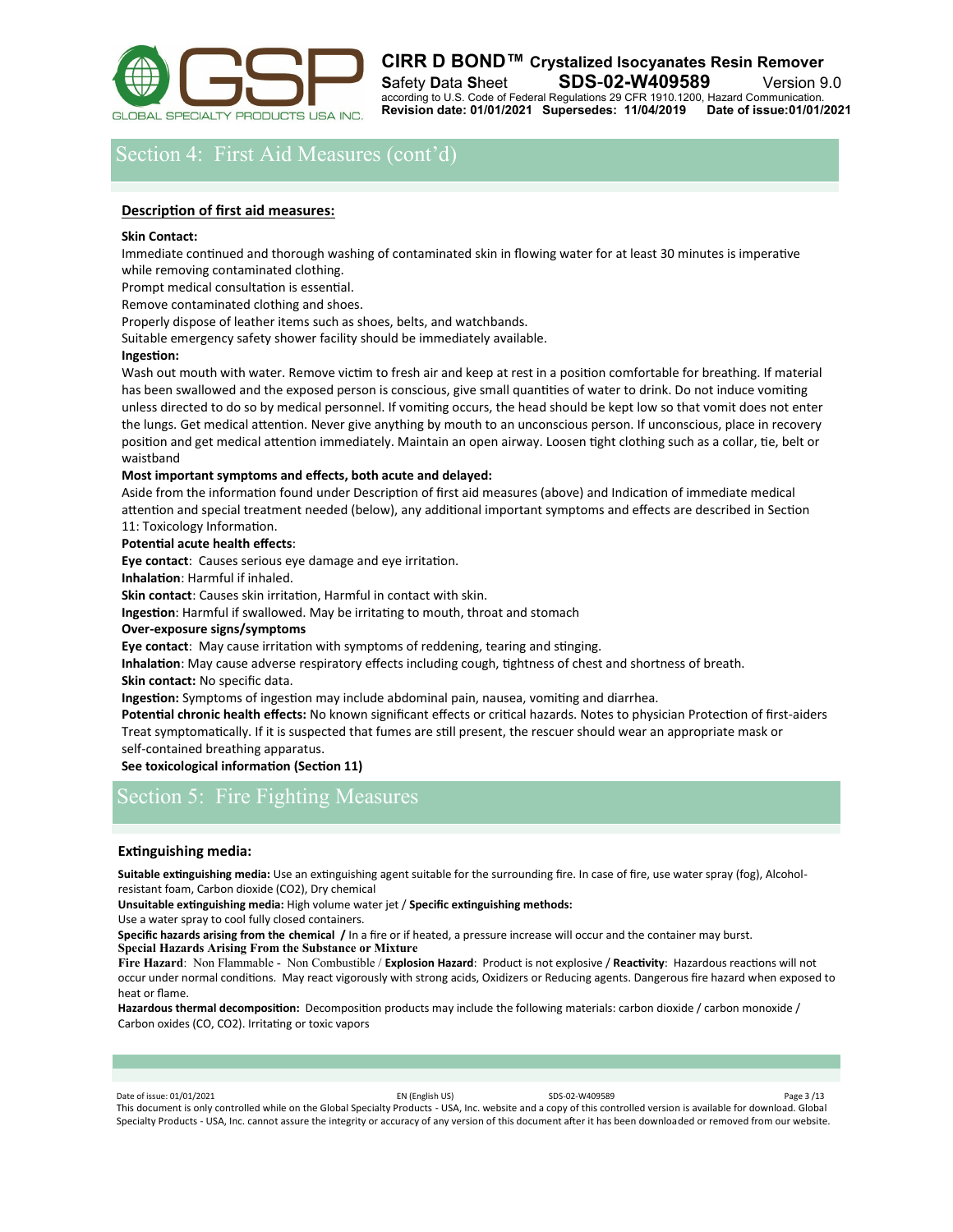

# Section 5: Fire Fighting Measures (cont'd)

**Special protective actions for fire-fighters:** Promptly isolate the scene by removing all persons from the vicinity of the incident if there is a fire. No action shall be taken involving any personal risk or without suitable training.

**Special protective equipment for fire-fighters:** Fire-fighters should wear appropriate protective equipment and self-contained breathing apparatus (SCBA) with a full face-piece operated in positive pressure mode. **Further information** For safety reasons in case of fire, cans should be stored separately in closed containers.

## Section 6: Accidental Release Measures

### **Steps To Take If Material Is Released/Spilled/Leaks**

**NOTE: Review Fire And Explosion Hazards and Safety Precautions before proceeding with clean up.** 

Use appropriate PERSONAL PROTECTIVE EQUIPMENT during clean up. Remove source of heat, sparks, flame, impact, friction or electricity.

### **Personal Precautions, Protective Equipment and Emergency Procedures**

**General Measures**: Do not get in eyes, on skin, or on clothing. Do not breathe vapor, mist or spray. Spilled material may present a slipping hazard.

**For Non-Emergency Personnel** 

Protective Equipment: Use appropriate personal protection equipment (PPE). Emergency Procedures: Evacuate unnecessary personnel. **For Emergency Personnel** 

Protective Equipment: Equip cleanup crew with proper protection. Emergency Procedures: Upon arrival at the scene, a first responder is expected to recognize the presence of dangerous goods, protect oneself and the public, secure the area, and call for the assistance of trained personnel as soon as conditions permit.

**Environmental Precautions** Prevent liquid from entering sewers, waterways or low areas. Recover free liquid for reuse or reclamation. Recover undamaged and minimally contaminated material for reuse or reclamation. Contact competent authorities after a spill. **Methods and Material for Containment and Cleaning Up** 

For Containment: Contain any spills with dikes or absorbents to prevent migration and entry into sewers or streams.

Methods for Cleaning Up: Clean up spills immediately and dispose of waste safely. Keep in suitable, closed containers for disposal. **Reference to Other Sections** 

See Section 8, Exposure Controls and Personal Protection. See Section 13, Disposal Considerations.

# Section 7: Handling and Storage

### **Precautions for Safe Handling**

**Additional Hazards When Processed**: Provide general ventilation. Where adequate ventilation is unavailable, use process enclosures, local exhaust ventilation, or other engineering controls. If this material is handled under mist forming conditions, approved respiratory protection equipment should be used.

Hygiene Measures: Handle in accordance with good industrial hygiene and safety procedures. Wash hands and other exposed areas with mild soap and water before eating, drinking, or smoking and again when leaving work. Do not eat, drink or smoke when using this product. **Conditions for Safe Storage, Including Any Incompatibilities** 

**Technical Measures**: Container remains hazardous when empty. Continue to observe all precautions.

**Storage Conditions**: Store in a dry, cool and well‐ventilated place. Keep container tightly closed. Keep in original container.

**Incompatible Materials**: Strong Oxidizers. Reducing agents. Strong Acid.

**Specific End Use (s):** Commercial use. For professional use only.

Date of issue: 01/01/2021 Page 4 /13

This document is only controlled while on the Global Specialty Products - USA, Inc. website and a copy of this controlled version is available for download. Global Specialty Products - USA, Inc. cannot assure the integrity or accuracy of any version of this document after it has been downloaded or removed from our website.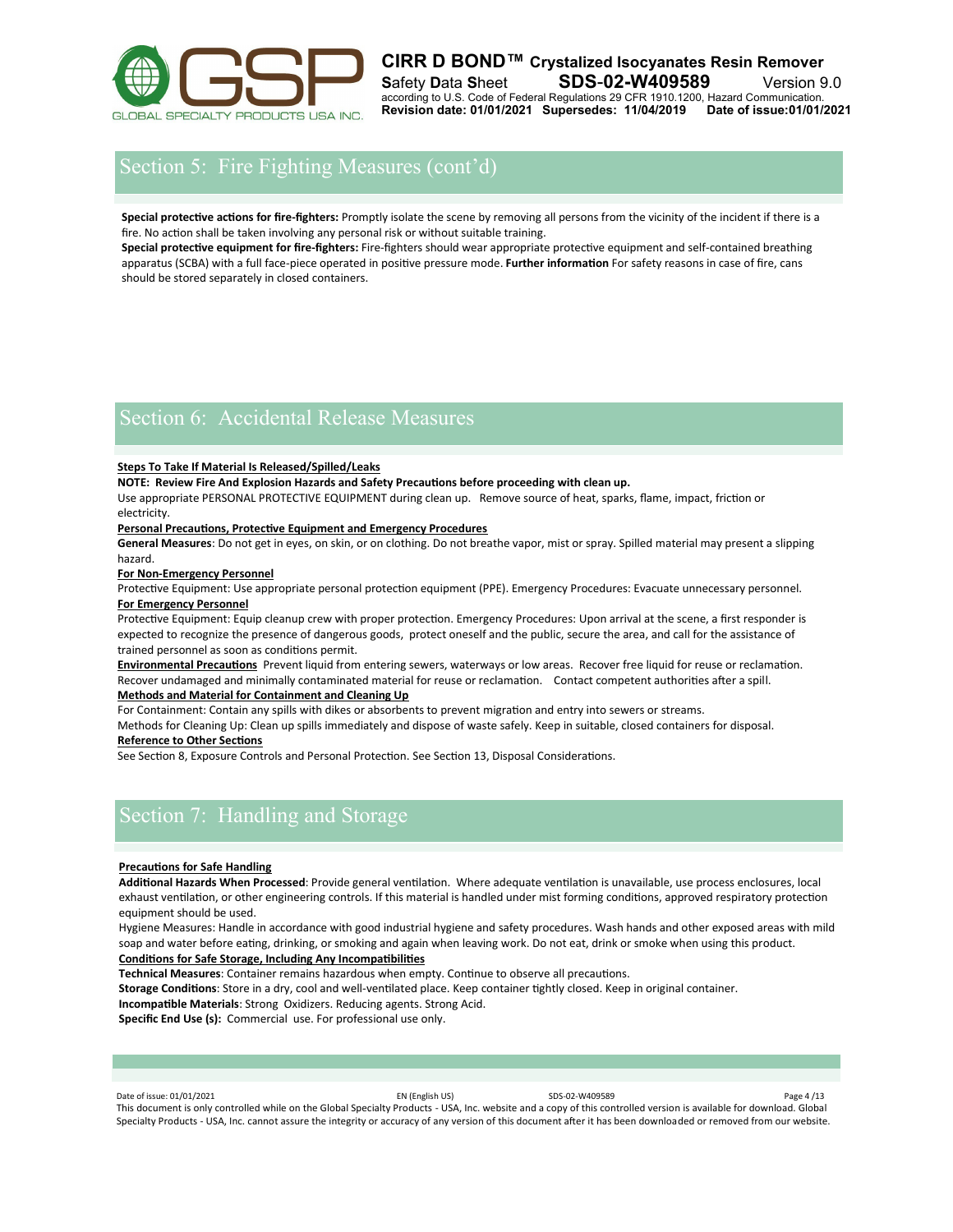

# Section 8: Exposure Controls/Personal Protection

### **Control Parameters**

For substances listed in section 3 that are not listed here, there are no established Exposure limits from the manufacturer, supplier, importer, or the appropriate advisory agency including: ACGIH (TLV), NIOSH (REL), OSHA (PEL), Canadian provincial governments, or the Mexican government

### **Exposure Controls**

Appropriate Engineering Controls: Provide general ventilation. Where adequate ventilation is unavailable, use process enclosures, local exhaust ventilation, or other engineering controls. Site‐specific risk assessments should be conducted to determine the appropriate exposure control measures. Emergency eye wash fountains and safety showers should be available in the immediate vicinity of any potential exposure.

### **Personal protection**

### **Hygiene measures**

Wash hands, forearms and face thoroughly after handling chemical products, before eating, smoking and using the lavatory and at the end of the working period. Appropriate techniques should be used to remove potentially contaminated clothing. Wash contaminated clothing before reusing. Ensure that eyewash stations and safety showers are close to the workstation location.

### **Respiratory protection**

Respirator selection must be based on known or anticipated exposure levels, the hazards of the product and the safe working limits of the selected respirator. When high levels of vapors or aerosols are not controlled by local ventilation, respiratory protection is recommended. Recommended: NIOSH approved air-purifying organic vapor and acid gas respirator. For emergency and other conditions where the exposure limits may be greatly exceeded, use an approved, positive pressure self-contained breathing apparatus or supplied air. Observe OSHA regulations for respirator use (29 CFR 1910. 134).

### **Skin protection**

Chemical-resistant gloves. Recommended: Butyl rubber gloves. Fluorinated rubber Gloves Polyvinyl chloride - PVC Gloves After contamination with product change the gloves immediately and dispose of them according to relevant national and local regulations Permeation resistant clothing and foot protection.

### **Eye/face protection**

chemical splash goggles.

**Medical Surveillance** Not available.

Components with workplace control parameters

| CAS# | Components                            | Percentage | Value type<br>(form of exposure) | Control parameters/Permissible<br>concentration | <b>Basis</b>     |
|------|---------------------------------------|------------|----------------------------------|-------------------------------------------------|------------------|
|      | 111-76-2 2-Butoxy ethanol $15 - 30\%$ |            | <b>TWA</b>                       | $20$ ppm                                        | ACGIH            |
|      |                                       |            | <b>TWA</b>                       | 5 ppm / 24 mg/m <sup>3</sup>                    | <b>NIOSH REL</b> |
|      |                                       |            | <b>TWA</b>                       | 50 ppm / 240 mg/m <sup>3</sup>                  | OSHA Z-1         |
|      |                                       |            | TWA                              | 25 ppm / 120 mg/m <sup>3</sup>                  | OSHA P0          |

| Date of issue: 01/01/2021                                                                                                                                           | EN (English US) | SDS-02-W409589 | Page 5/13 |
|---------------------------------------------------------------------------------------------------------------------------------------------------------------------|-----------------|----------------|-----------|
| This document is only controlled while on the Global Specialty Products - USA, Inc. website and a copy of this controlled version is available for download. Global |                 |                |           |
| Specialty Products - USA, Inc. cannot assure the integrity or accuracy of any version of this document after it has been downloaded or removed from our website.    |                 |                |           |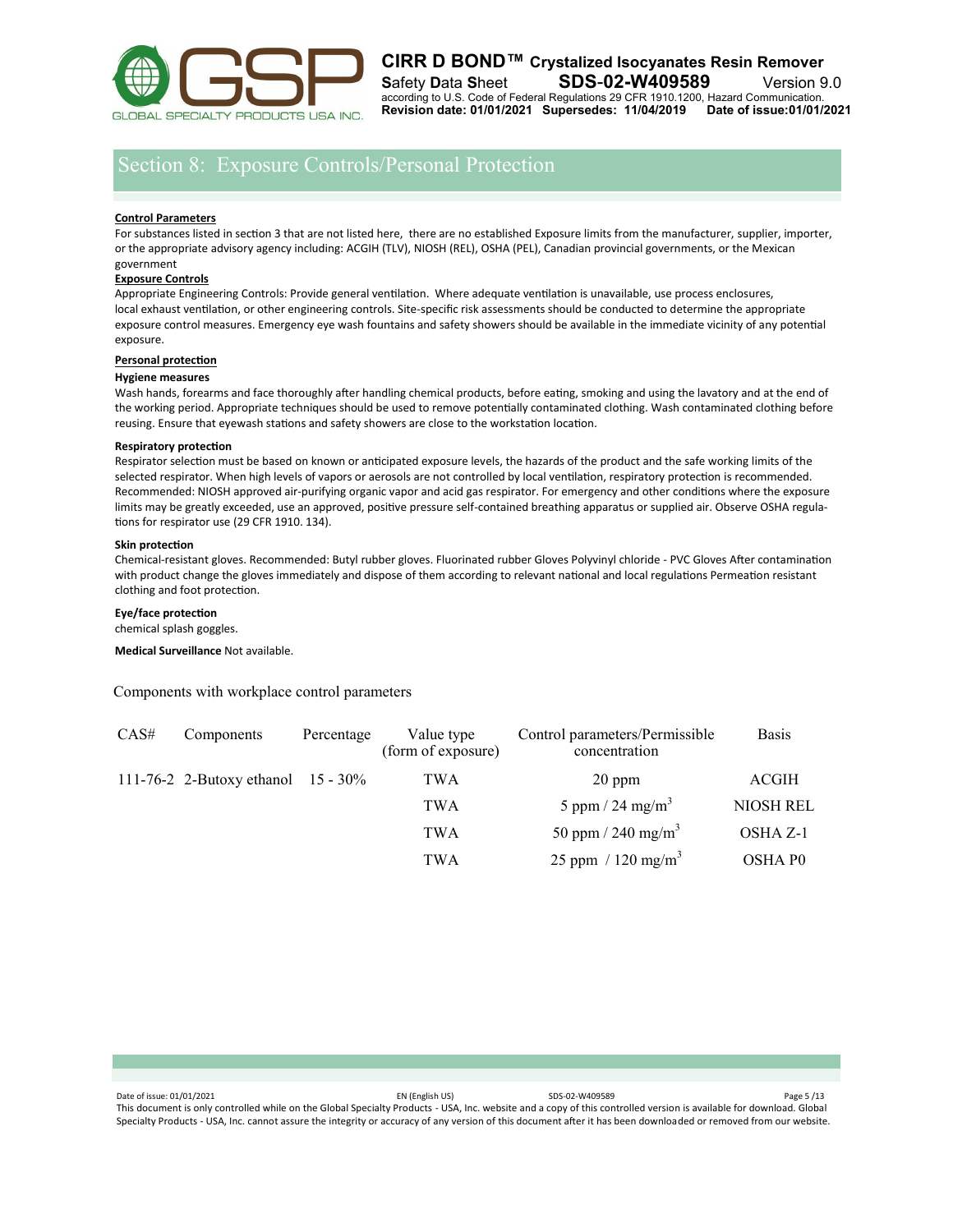

# Section 9: Physical and Chemical Properties

| Appearance                                                      | Clear Amber Liquid                   |
|-----------------------------------------------------------------|--------------------------------------|
| Odor                                                            | Mild                                 |
| <b>Odor Threshold</b>                                           | N/A                                  |
| pH (50% solution in water @ 68 ºF):                             | $8.8 - 9.8$                          |
| Specific Gravity (25 °C)                                        | 09690 - 09720                        |
| Initial boiling point and boiling range ( $@760$ [mm Hg])       | 385 - 485 °F                         |
| Flash point (Pensky-Martins Closed Cup)                         | 94.45 °C or 202 °F Method            |
| Evaporation rate (nBuAc = 1.00)                                 | N/A                                  |
| Flammability (solid, gas)                                       | N/A                                  |
| Upper/lower flammability or expolsive limits                    | N/A                                  |
| Vapor pressure (@ 25 °C [mm Hg])                                | N/A                                  |
| Vapor density                                                   | N/A                                  |
| Relative density                                                | N/A                                  |
| Solubility(ies) water                                           | <b>Completely Miscible</b>           |
| Partion coefficient: n-octanol/water;                           | N/A                                  |
| Auto-ignition temperature                                       | N/A                                  |
| Decomposition temperature                                       | N/A                                  |
| Viscosity (Centipoise @ 68 °F): (Brookfield Spindle #3, 10 RPM) | $1000 - 1500$                        |
| Weight/Gallon                                                   | 8.075 - 8.10 (lbs. / gal.)           |
| <b>Ideal Working Concentration</b>                              | Full Strength - Do Not Dilute        |
| Ideal Operating Temp (°F)                                       | Room Temp. - maximum 150 °F          |
| VOC Content (ASTM D-2369, Method 24)                            | 6.77 lbs. / gal or 811 grams / liter |

# Section 10: Stability and Reactivity

### **Reactivity**:

Hazardous reactions will not occur under normal conditions. May react vigorously with strong acids.

### **Chemical Stability**:

The product is stable at normal handling and storage conditions.

### **Possibility of Hazardous Reactions**:

Hazardous polymerization will not occur.

### **Conditions to Avoid**:

Moisture. Exposure to heat, flames, sparks or other ignition. Avoid acidic conditions. Extremely high or low temperatures.

### **Incompatible Materials**:

Strong oxidizing agents, acids. Iron, zinc, aluminum, reducing agents.

### **Hazardous Decomposition Products**:

Thermal decomposition generates: Carbon oxides (CO, CO2). Irritating or toxic vapors.

Date of issue: 01/01/2021 EN (English US) SDS-02-W409589 Page 6 /13 This document is only controlled while on the Global Specialty Products - USA, Inc. website and a copy of this controlled version is available for download. Global Specialty Products - USA, Inc. cannot assure the integrity or accuracy of any version of this document after it has been downloaded or removed from our website.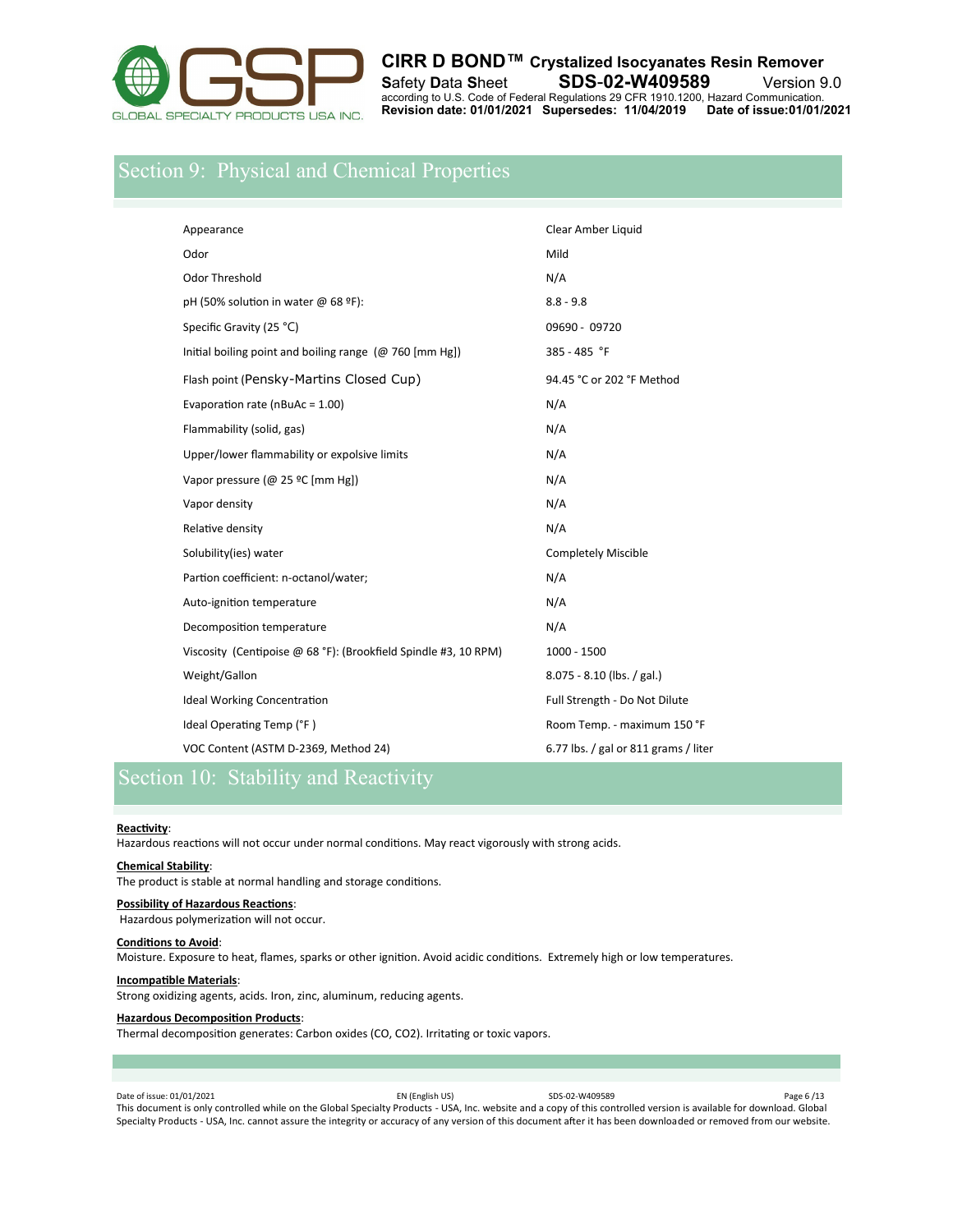

# Section 11: Toxicological Information

### **Information on Toxicological Effects - Components**

| 2-Butoxyethoxy<br>Local Effects:<br><b>Skin Irritation:</b><br>Eye Irritation:                                                                                                            | CAS# 111-76-2<br>Hazardous in case of skin contact (irritant).<br>Hazardous in case of eye contact (irritant).                                                                                                                                                                                                                                               |
|-------------------------------------------------------------------------------------------------------------------------------------------------------------------------------------------|--------------------------------------------------------------------------------------------------------------------------------------------------------------------------------------------------------------------------------------------------------------------------------------------------------------------------------------------------------------|
| Acute Toxicity(LD50):<br><b>Acute oral toxicity</b><br>Acute dermal toxicity (LD50):<br><b>Acute inhalation toxicity (LC50):</b>                                                          | 745 mg/kg [Rat]. Assessment: The component/mixture is moderately toxic after single ingestion<br>2.4 mg/l 4 hours [Rat].<br>490 mg/kg [Rabbit].<br>Harmful by inhalation                                                                                                                                                                                     |
| Serious eye damage/eye irritation<br><b>Species: Rabbit Result:</b><br>Carcinogenicity                                                                                                    | Irritating to eyes.                                                                                                                                                                                                                                                                                                                                          |
| <b>IARC</b>                                                                                                                                                                               | No component of this product present at levels greater than or equal to 0.1% is identified as proba-<br>ble, possible or confirmed human carcinogen by IARC.                                                                                                                                                                                                 |
| OSHA                                                                                                                                                                                      | No component of this product present at levels greater than or equal to 0.1% is identified as a carcin-<br>ogen or potential carcinogen by OSHA                                                                                                                                                                                                              |
| NTP                                                                                                                                                                                       | No component of this product present at levels greater than or equal to 0.1% is identified as a known<br>or anticipated carcinogen by NTP.                                                                                                                                                                                                                   |
| ACGIH                                                                                                                                                                                     | Confirmed animal carcinogen with unknown relevance to humans                                                                                                                                                                                                                                                                                                 |
| <b>Benzyl Alcohol</b>                                                                                                                                                                     | CAS# 100-51-6                                                                                                                                                                                                                                                                                                                                                |
| Information on the likely<br>routes of exposure                                                                                                                                           | Dermal contact. Eye contact. Inhalation. Ingestion.                                                                                                                                                                                                                                                                                                          |
| Potential acute health effects<br>Eye contact<br><b>Inhalation</b><br>Skin contact<br>Ingestion                                                                                           | Causes eye irritation.<br>Harmful if inhaled.<br>No known significant effects or critical hazards.<br>Harmful if swallowed. May be irritating to mouth, throat and stomach.                                                                                                                                                                                  |
| Symptoms related to the physical,<br>chemical and toxicological<br>characteristics                                                                                                        |                                                                                                                                                                                                                                                                                                                                                              |
| Eye contact<br>Inhalation                                                                                                                                                                 | May cause irritation with symptoms of reddening, tearing and stinging.<br>May cause adverse respiratory effects including cough, tightness of chest and<br>shortness of breath.                                                                                                                                                                              |
| Skin contact<br>Ingestion                                                                                                                                                                 | No specific data.<br>Symptoms of ingestion may include abdominal pain, nausea, vomiting, and<br>diarrhea.                                                                                                                                                                                                                                                    |
| <u>Potential chronic health effects</u><br>Short term exposure<br><b>Potential immediate effects</b>                                                                                      |                                                                                                                                                                                                                                                                                                                                                              |
| Long term exposure<br><b>Potential delayed effects</b><br>General<br>Carcinogenicity<br>Mutagenicity<br><b>Teratogenicity</b><br><b>Developmental effects</b><br><b>Fertility effects</b> | Not available<br>Not available.<br>No known significant effects or critical hazards.<br>No known significant effects or critical hazards.<br>No known significant effects or critical hazards.<br>No known significant effects or critical hazards.<br>No known significant effects or critical hazards.<br>No known significant effects or critical hazards |

Date of issue: 01/01/2021 EN (English US) SDS-02-W409589 Page 7 /13 This document is only controlled while on the Global Specialty Products - USA, Inc. website and a copy of this controlled version is available for download. Global Specialty Products - USA, Inc. cannot assure the integrity or accuracy of any version of this document after it has been downloaded or removed from our website.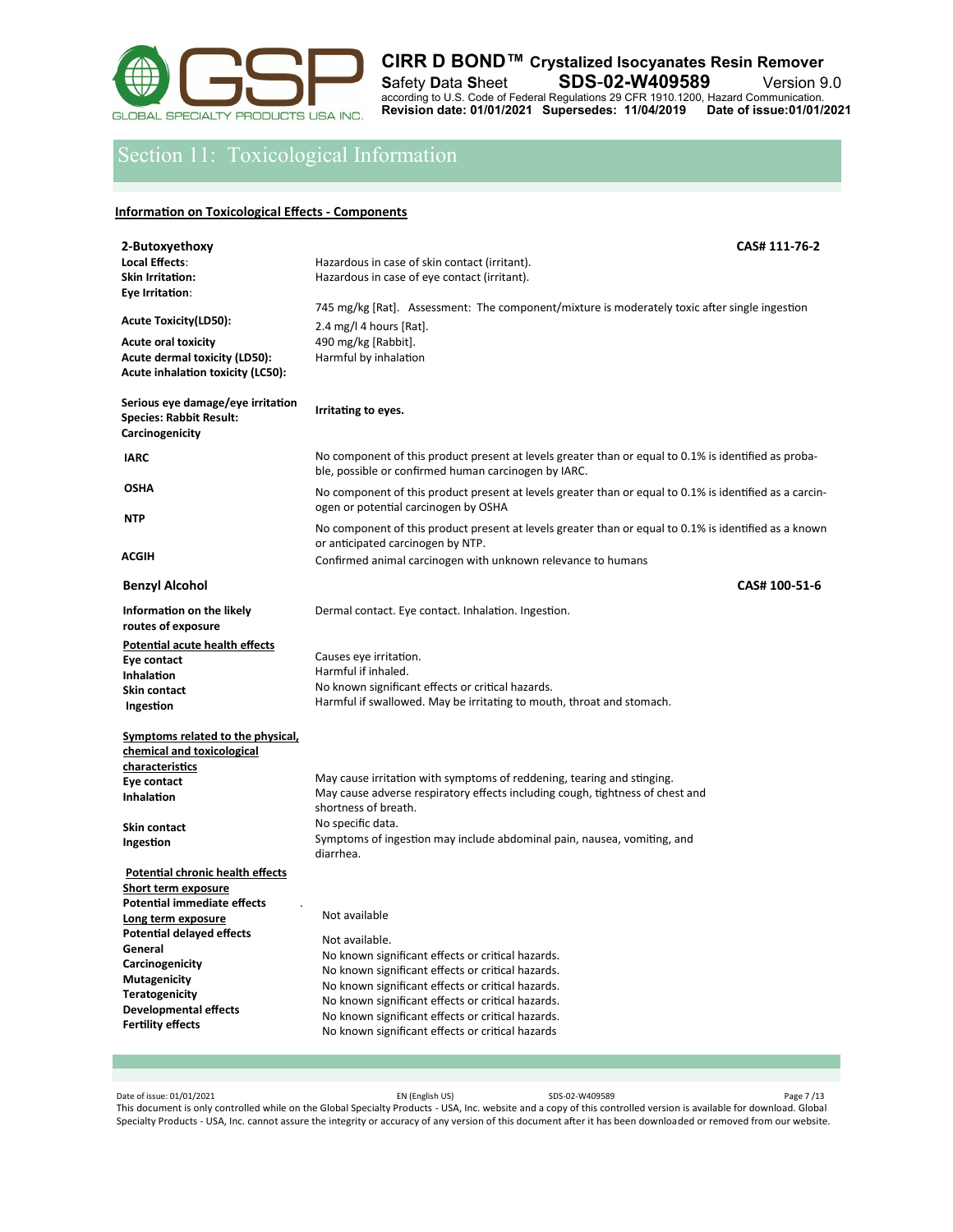

Section 11: Toxicological Information (cont'd)

### **Information on Toxicological Effects - Components**

**Product Summary**:

No adverse health effects expected if the product is handled in accordance with this Safety Data Sheet and the product label.

No data available for the teratogenicity, mutagenicity, or reproductive toxicity of this product.

No data available to designate the product as causing specific target organ toxicity through single or repeated exposure. No data available to designate product as an aspiration hazard.

**Symptoms or effects that may arise if the product is mishandled and overexposure occurs are**:

**Ingestion**: Swallowing can result in nausea, vomiting, diarrhea, and abdominal pain.

**Eye contact**: May be an eye irritant. May cause watering of eyes and blurred vision.

**Skin contact**: Contact with skin may result in irritation. Will have a degreasing action on the skin. May cause skin sensitisation in sensitive individuals. Repeated or prolonged skin contact may lead to allergic contact dermatitis. **Inhalation**: Breathing in vapour can result in headaches, dizziness, drowsiness, and possible nausea. May cause

respiratory sensitization in sensitive individuals, producing asthma like symptoms.

**Acute Toxicity**: **Long Term Effects**: No information available for the product.

**Toxicological Data**: **Oral** LD50 (rat): 1230 mg/kg / **Oral** LD50 (mice): 1360 mg/kg / **Dermal** LD50 (rabbit): 2000 mg/ kg / **Inhalation** LC50 (rat): >4.178 mg/L/4 hour / LD50 (**Oral**) Rat 1,230 mg/kg / **Irritation**: Eyes No data available **Carcinogenicity IARC**: No component of this product present at levels greater than or equal to 0.1% is identified as

probable or confirmed human carcinogen by IARC.

**ACGIH**: No component of this product present at levels greater than or equal to 0.1% is identified as a carcinogen or potential carcinogen by ACGIH.

**NTP**: No component of this product present at levels greater than or equal to 0.1% is identified as a known or anticipated carcinogen by NTP.

**OSHA:** No component of this product present at levels greater than or equal to 0.1% is identified as a carcinogen or potential carcinogen by OSHA.

**Other Hazards Organ Description** Eyes Irritating to the eyes.

**Ingestion** Harmful if ingested / **Inhalation** May be harmful if inhaled. Irritating to the respiratory tract. **Skin** Harmful if absorbed through skin. Irritating to skin.

## **Triethanol Amine CAS# 102-71-6**

**Acute Toxicity**: Component **Oral** LD50 (rat) **Dermal** LD50 (rabbit) **Inhalation** LC50 (rat) Triethanolamine 6400 mg/kg 22500 mg/kg **Carcinogenicity**: IARC: Not regulated. **NTP**: Not regulated. **OSHA**: Not regulated.

**Acute Toxicity** 

**Component Information:** Aminoethylethanolamine **LD50 Oral LD50:** 2000 mg/kg ( Rat ) **Dermal LC50:** 3560 µL/kg ( Rabbit ) **Inhalation:** Not listed / **Toxicologically Synergistic:** No information available **Delayed and immediate effects as well as chronic effects from short and long-term exposure Irritation:**  No information available / **Sensitization** May cause sensitization by skin contact **Carcinogenicity : IARC** Not listed / **NTP** Not listed / **ACGIH** Not listed / **OSHA** Not listed / **Mexico** Not listed **Mutagenic Effects** Not mutagenic in AMES Test **Reproductive Effects** Possible risk of impaired fertility. May cause harm to the unborn child. **Developmental Effects** No information available. **Teratogenicity** Teratogenic effects have occurred in experimental animals. **STOT** - single exposure None known / **STOT** - repeated exposure None known **Aspiration hazard** No information available **Symptoms / effects, both acute and delayed** Product is a corrosive material. Use of gastric lavage or emesis is contraindicated. Possible perforation of stomach or esophagus should be investigated: Ingestion causes severe swelling, severe damage to the delicate tissue and danger of perforation: Symptoms of allergic reaction may include rash, itching, swelling, trouble breathing, tingling of the hands and feet, dizziness, lightheadedness, chest pain, muscle pain or flushing **Endocrine Disruptor** Information No information available / **Other Adverse Effects** The toxicological properties have

not been fully investigated. See actual entry in RTECS for complete information.

Date of issue: 01/01/2021 Page 8 /13 This document is only controlled while on the Global Specialty Products - USA, Inc. website and a copy of this controlled version is available for download. Global Specialty Products - USA, Inc. cannot assure the integrity or accuracy of any version of this document after it has been downloaded or removed from our website.

**Benzyl Alcohol CAS# 100-51-6**

**Ethylene Amines** CAS# 111-41-1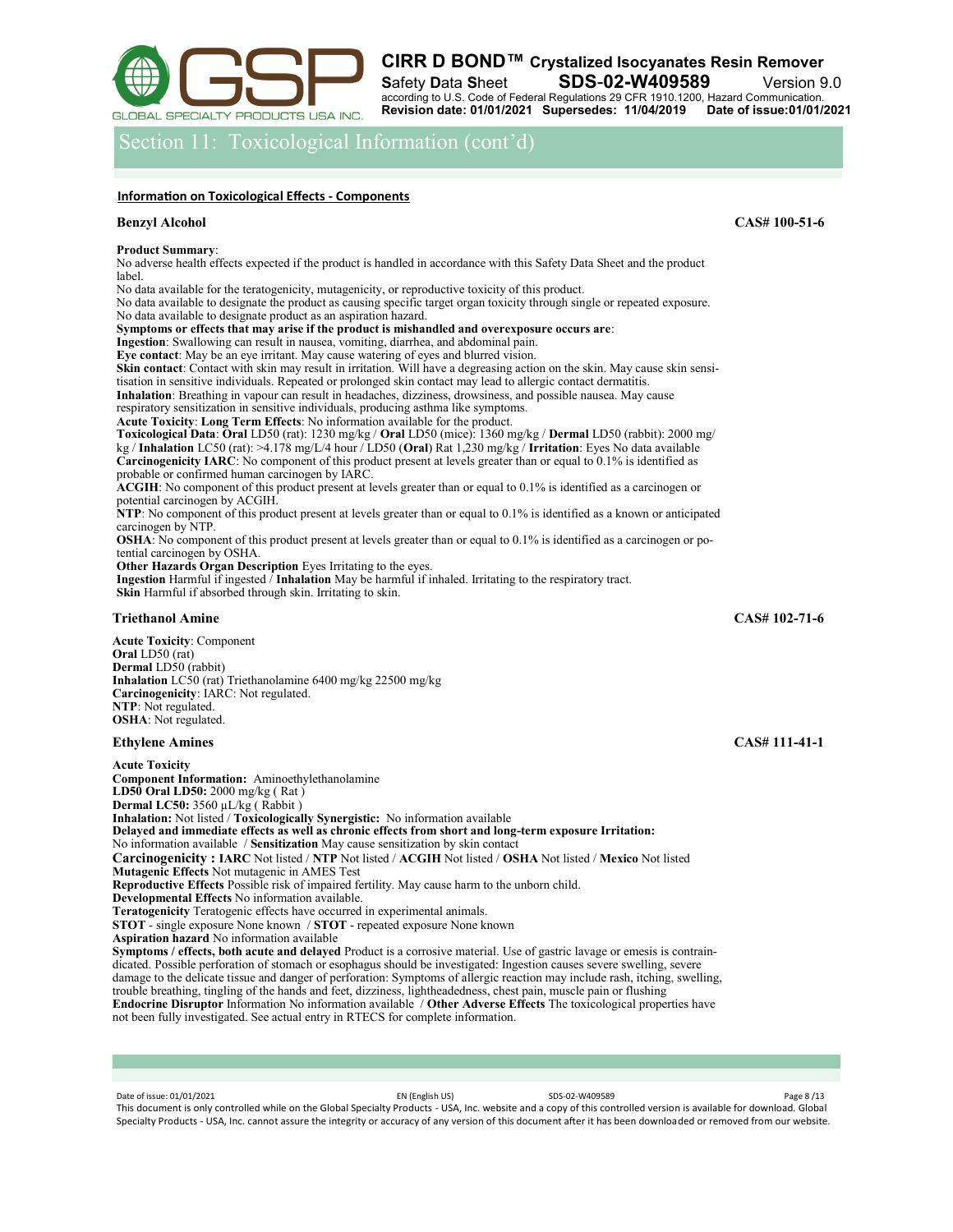

# Section 12: Ecological Information

### **Information on Ecological Effects - Components**

| 2-Butoxyethoxy                                                                                                                                                                                                                                                                                                                                                                            | CAS# 111-76-2  |
|-------------------------------------------------------------------------------------------------------------------------------------------------------------------------------------------------------------------------------------------------------------------------------------------------------------------------------------------------------------------------------------------|----------------|
| <b>Eco toxicity in water:</b> (LC50): 1341 ppm, 96 hours [Fish, Lepomis acrochirus] / (EC50): 1720 mg/l, 24 hours Daphnia].                                                                                                                                                                                                                                                               |                |
| <b>Triethanol Amine</b>                                                                                                                                                                                                                                                                                                                                                                   | $CAS#102-71-6$ |
| <b>Toxicity:</b> LC50 (rainbow trout) >11,800 mg/L/96h; EC50 (water flea) >609.9 mg/L/48h                                                                                                                                                                                                                                                                                                 |                |
| <b>Ethylene Amines</b>                                                                                                                                                                                                                                                                                                                                                                    | CAS# 111-41-1  |
| Eco toxicity / Freshwater Algae 210 mg/L EC50 = 72 h<br><b>Freshwater Fish</b> 728 mg/L LC50 96 h / <b>Microtox</b> EC50 = 135 mg/L 17 h<br><b>Water Flea</b> 22 mg/L EC50 = 48 h / <b>Persistence and Degradability</b> No information available<br><b>Bioaccumulation/Accumulation No information available.</b><br>Mobility / $log$ Pow $-1.46$                                        |                |
| <b>Benzyl Alcohol</b>                                                                                                                                                                                                                                                                                                                                                                     | CAS# 100-51-6  |
| <b>Eco toxicity</b> (aquatic and terrestrial, where available):<br>Acute Fish Toxicity (BENZYL ALCOHOL) LC50 / 96 hours Bluegill - 10 mg/L<br><b>Persistence and degradability:</b> 92 - 96 % - Readily biodegradable.<br>Bio accumulative potential: No data available<br>Other adverse effects: Potential to become an environmental hazard is mishandled or through improper disposal. |                |

# Section 13: Disposal Considerations

**Sewage Disposal Recommendations**: Do not empty into drains; dispose of this material and its container in a safe way. **Waste Disposal Recommendations**: The generation of waste should be avoided or minimized wherever possible. This material and its container must be disposed of in a safe way. Care should be taken when handling emptied containers that have not been cleaned or rinsed out. Empty containers or liners may retain some product residues. Avoid dispersal of spilled material and runoff and contact with soil, waterways, drains and sewers. Waste disposal should be in accordance with existing federal state, provincial and or local environmental controls laws. **Waste characterizations and compliance with applicable laws are solely the responsibility of the waste generator Additional Information**: Container remains hazardous when empty. Continue to observe all precautions. If discarded in its purchased form, this product would not be a hazardous waste either by listing or by characteristic. However, under RCRA, it is the responsibility of the prod-

uct user to determine at the time of disposal, whether a material containing the product or derived from the product should be classified as a hazardous waste. (40 CFR 261.20-24).

# Section 14: Transport Information

| Proper Shipping Name:      | CIRR D BOND ™ Crystalized Isocyanates Remover                            |
|----------------------------|--------------------------------------------------------------------------|
| DOT Identification Number: | Class 70                                                                 |
| NMFC Number:               | 4858003                                                                  |
| Land DOT Hazard Class:     | Non Regulated                                                            |
|                            | (NO ODCS, NON-FLAMMABLE, NON COMBUSTIBLE, NON-CORROSIVE, WATER-MISCIBLE) |
| Hazardous Ingredients:     | See Section I, VI and Section IX                                         |
| In Accordance with IMDG    | Not regulated for transport                                              |
| In Accordance with IATA    | Not regulated for transport                                              |
| In Accordance with TDG     | Not regulated for transport                                              |
|                            |                                                                          |

Date of issue: 01/01/2021 Page 9/13

This document is only controlled while on the Global Specialty Products - USA, Inc. website and a copy of this controlled version is available for download. Global Specialty Products - USA, Inc. cannot assure the integrity or accuracy of any version of this document after it has been downloaded or removed from our website.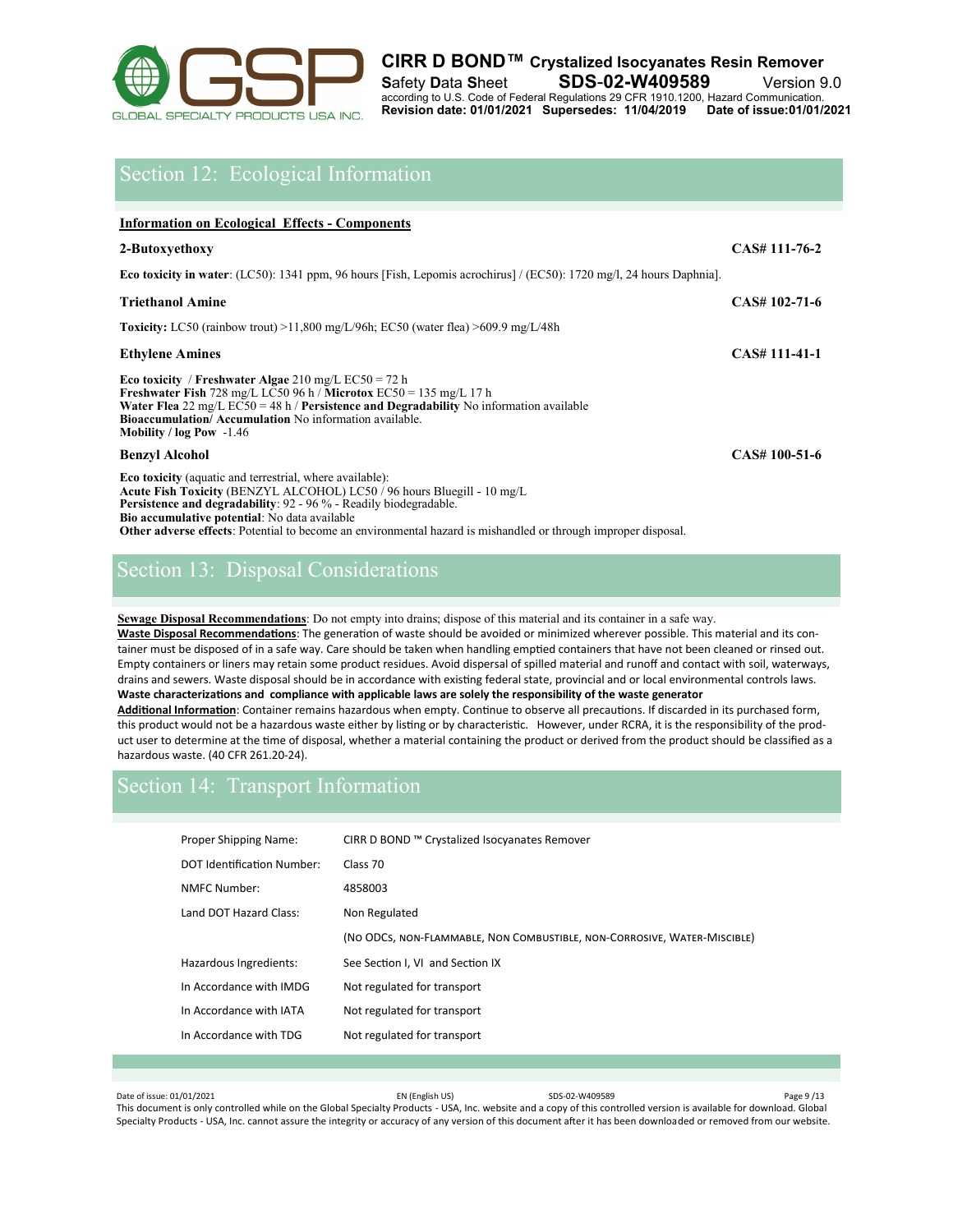

# Section 15: Regulatory Information

### **Triethanol Amine CAS# 102-71-6**

**United States Federal Regulations:**  SARA TITLE III (Superfund Amendments and Reauthorization Act) **311/312 HAZARD CATEGORIES**: None. **313 REPORTABLE COMPONENTS**: None. **CERCLA (Comprehensive Environmental Response and Liability Act)** No components are regulated by CERCLA. **TSCA (Toxic Substances Control Act):** All components are on TSCA inventory.

### **Ethylene Amines** CAS# 111-41-1

**International Inventories TSCA:** Listed / **DSL:** Listed / **NDSL:** Listed / **EINECS:** 203-867-5 / **ELINCS:** N/A **/ NLP:** N/A / **PICCS:** Listed / **ENCS:** Listed **AICS:** Listed / **IECSC:** Listed / **KECL:** Listed **U.S. Federal Regulations TSCA 12(b)** Not applicable **SARA 313** Not applicable **SARA 311/312 Hazardous Categorization Acute Health Hazard** Yes / **Chronic Health Hazard** Yes **Fire Hazard** No / **Sudden Release of Pressure Hazard** No / **Reactive Hazard** No **Clean Water Act** Not applicable / **Clean Air Act** Not applicable / **OSHA** Occupational Safety and Health Administration Not applicable **CERCLA** Not applicable **California Proposition 65** This product does not contain any Proposition 65 chemicals **State Right-to-Know Massachusetts** Listed **/ New Jersey** Listed / **Pennsylvania** Listed **/ Illinois /** Listed / **Rhode Island** Listed **U.S. Department of Transportation Reportable Quantity** (RQ): N / **DOT Marine Pollutant** N / **DOT Severe Marine Pollutant** N **U.S. Department of Homeland Security** This product does not contain any DHS chemicals. **Other International Regulations** Mexico - Grade No information available **Canada** This product has been classified in accordance with the hazard criteria of the Controlled Products Regulations (CPR) and the MSDS contains all the information required by the CPR **WHMIS Hazard Class**  E Corrosive material D2A Very toxic materials

### **2-Butoxyethoxy CAS# 111-76-2**

**WHMIS Classification:** B3: Combustible Liquid 1A: Very Toxic Material Causing Immediate and Serious Toxic Effects D2B: Toxic Material Causing Other Toxic Effects

### **EPCRA - Emergency Planning and Community Right-to-Know Act**

**CERCLA** Reportable Quantity

This material does not contain any components with a CERCLA RQ.

**SARA 304 Extremely Hazardous Substances Reportable Quantity**  This material does not contain any components with a section 304 EHS RQ.

| SARA 311/312 Hazards: Fire Hazard | Immediate (Acute) Health Hazard                                                                                                         |
|-----------------------------------|-----------------------------------------------------------------------------------------------------------------------------------------|
| <b>SARA 302:</b>                  | No chemicals in this material are subject to the reporting requirements of<br>SARA Title III, Section 302.                              |
| <b>SARA 313:</b>                  | The following components are subject to reporting levels established by SARA Title III,<br>Section 313:<br>2-Butoxy ethanol<br>111-76-2 |

Date of issue: 01/01/2021 EN (English US) SDS-02-W409589 Page 10 /13 This document is only controlled while on the Global Specialty Products - USA, Inc. website and a copy of this controlled version is available for download. Global Specialty Products - USA, Inc. cannot assure the integrity or accuracy of any version of this document after it has been downloaded or removed from our website.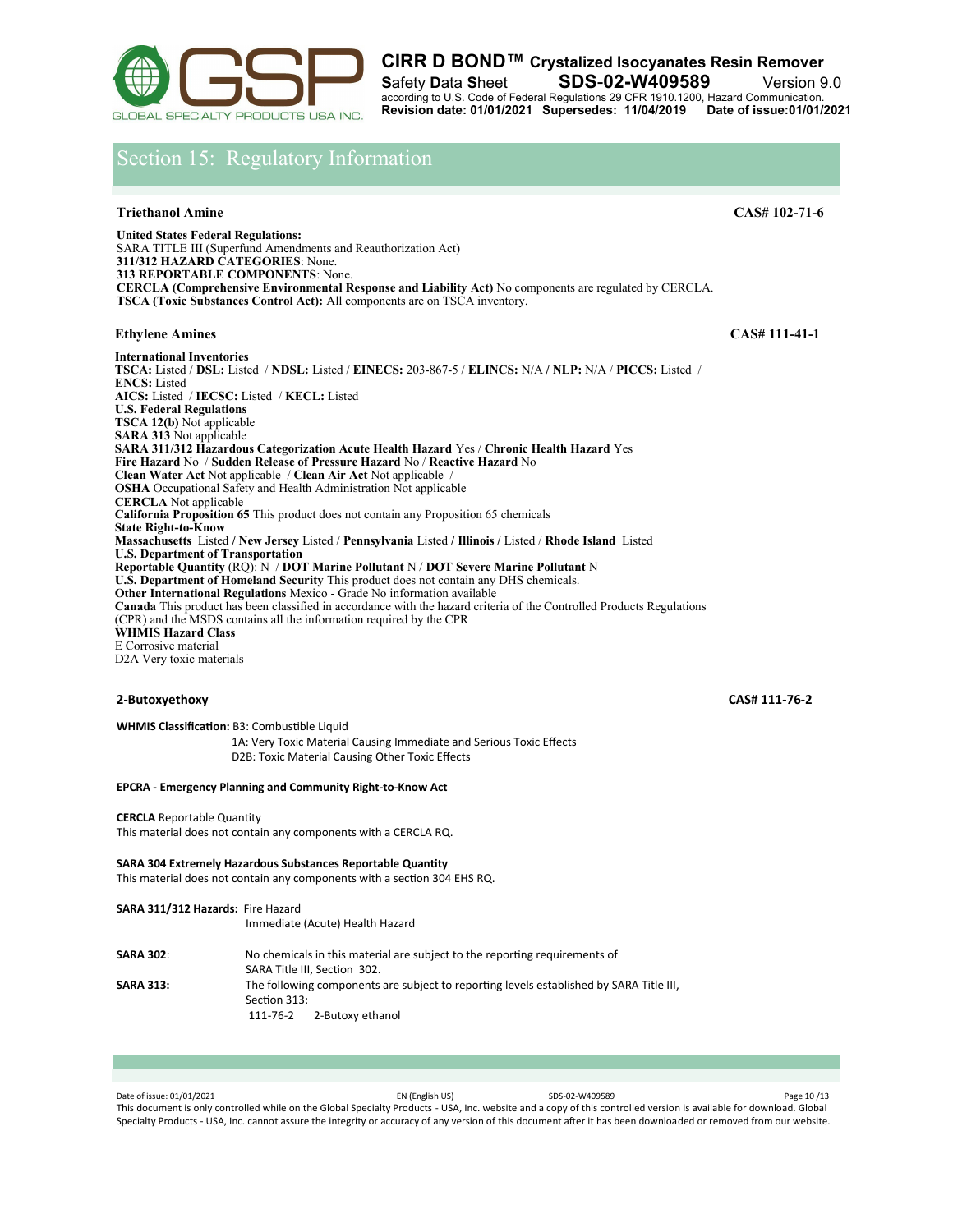

# Section 15: Regulatory Information (cont'd)

### **2-Butoxyethoxy (cont'd) CAS# 111-76-2**

**Clean Air Act** 

This product does not contain any hazardous air pollutants (HAP), as defined by the U.S. Clean Air Act Section 12 (40 CFR 61).

This product does not contain any chemicals listed under the U.S. Clean Air Act Section 112(r) for Accidental Release Prevention (40 CFR 68.130, Subpart F).

The following chemical(s) are listed under the U.S. Clean Air Act Section 111 SOCMI Intermediate or Final VOC's (40 CFR 60.489):

2-Butoxy ethanol

### **Clean Water Act**

This product does not contain any Hazardous Substances listed under the U.S. CleanWater Act, Section 311, Table 116.4A.

This product does not contain any Hazardous Chemicals listed under the U.S. CleanWater Act, Section 311, Table 117.3.

This product does not contain any toxic pollutants listed under the U.S. Clean Water Act Section 307 US State Regulations

| <b>Massachusetts Right To Know</b> | 111-76-2 | 2-Butoxy ethanol | $15 - 25%$   |
|------------------------------------|----------|------------------|--------------|
| Pennsylvania Right To Know         | 111-76-2 | 2-Butoxy ethanol | 15 - 25 %    |
| New Jersey Right To Know           | 111-76-2 | 2-Butoxy ethanol | $15 - 25 \%$ |

**California Prop 65: This product does not contain** any chemicals known to State of California to cause cancer, birth defects, or any other re-productive harm.

**The components of this product are reported in the following inventories:**

### **: On TSCA Inventory TSCA**

- **: All components of this product are on the Canadian DSL DSL**
- **: On the inventory, or in compliance with the inventory AICS**
- **: On the inventory, or in compliance with the inventory NZIoC**
- **: On the inventory, or in compliance with the inventory ENCS**
- **: On the inventory, or in compliance with the inventory KECL**
- **: On the inventory, or in compliance with the inventory PICCS**
- **: On the inventory, or in compliance with the inventory IECSC**

Date of issue: 01/01/2021 EN (English US) SDS-02-W409589 Page 11 /13 This document is only controlled while on the Global Specialty Products - USA, Inc. website and a copy of this controlled version is available for download. Global Specialty Products - USA, Inc. cannot assure the integrity or accuracy of any version of this document after it has been downloaded or removed from our website.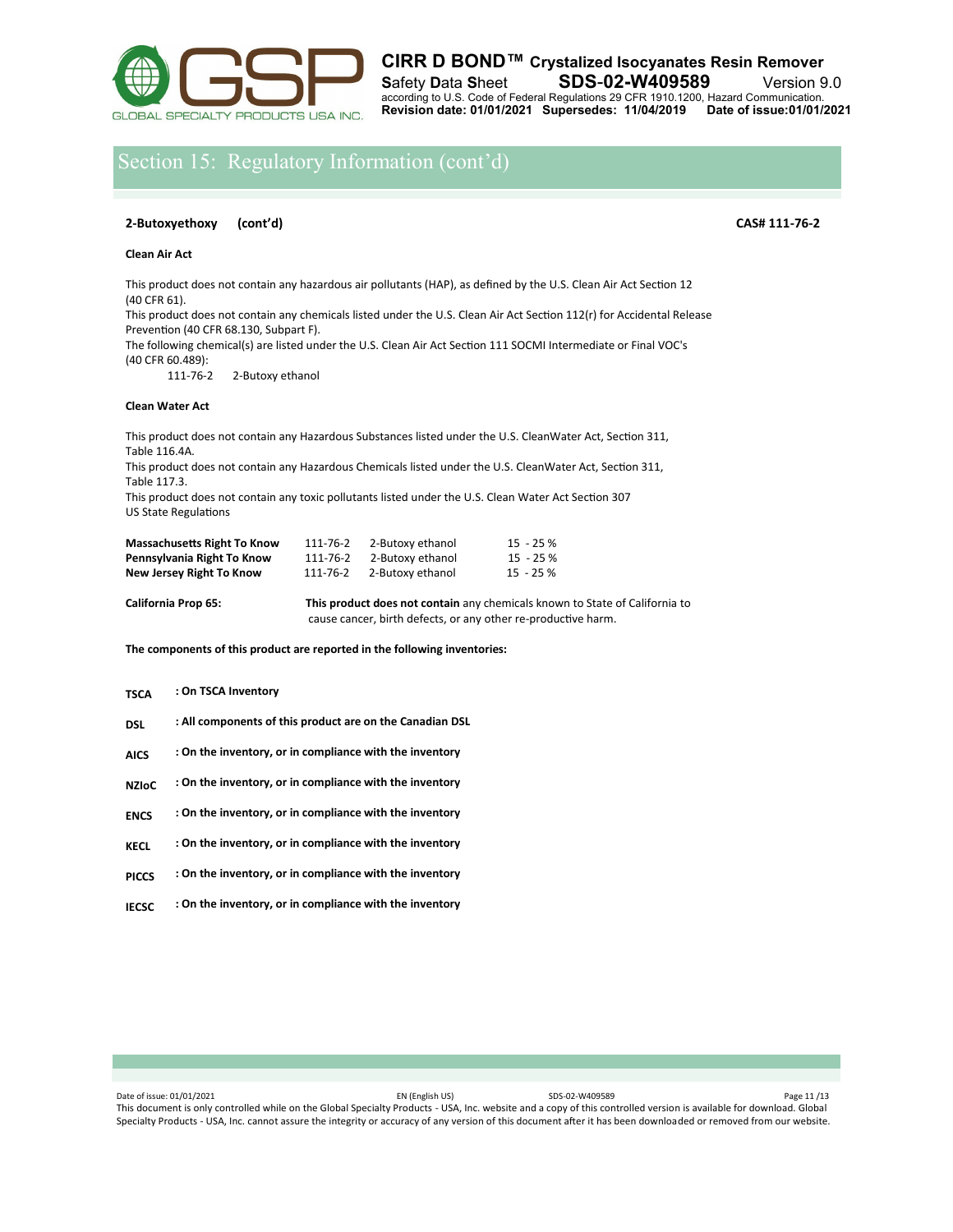

# Section 15: Regulatory Information

| Benzyl Alcohol                                                                                      | CAS# 100-51-6                               |  |
|-----------------------------------------------------------------------------------------------------|---------------------------------------------|--|
| SARA311/312:<br><b>SARA Title III Section 302 Extremely Hazardous Substances:</b>                   | : Immediate (acute) health hazard<br>: None |  |
| <b>SARA Title III Section 313 Toxic Chemicals</b><br>US EPA CERCLA Hazardous Subtances (40 CFR 302) | : None<br>: None                            |  |

### **State regulations**

The following chemicals are specifically listed by individual states; other product specific health and safety data in other sections on the SOS may also be applicable for state requirements. For details on your regulatory requirements you should contact the appropriate agency in your state.

| Ingredient name | CAS#     | <b>State Code</b> | Concentration |
|-----------------|----------|-------------------|---------------|
| Benzyl alcohol  | 100-51-6 | MA- S, PA- RTK HS | $35 - 50%$    |

Massachusetts Substances: MA - S Massachusetts Extraordinary Hazardous Substances: MA - Extra HS New Jersey Hazardous Substances: NJ - HS Pennsylvania RTK Hazardous Substances: PA - RTK HS Pennsylvania Special Hazardous Substances: PA - Special HS **California Prop. 65**  To the best of our knowledge, **this product does not contain** any of the listed chemicals, which the state of California has found to cause cancer, birth defects or other reproductive harm.

**U.S. Toxic Substances Control Act:**  $\qquad \qquad$  : Listed on the TSCA Inventory.

- 0 Non Regulated
- 1 Low
- 2 Moderate
- 3 High
- 4 Extreme

**HMIS (Hazardous Material Information Association)**

**NFPA (National Fire Protection System)**

Date of issue: 01/01/2021 Page 12 /13 This document is only controlled while on the Global Specialty Products - USA, Inc. website and a copy of this controlled version is available for download. Global Specialty Products - USA, Inc. cannot assure the integrity or accuracy of any version of this document after it has been downloaded or removed from our website.